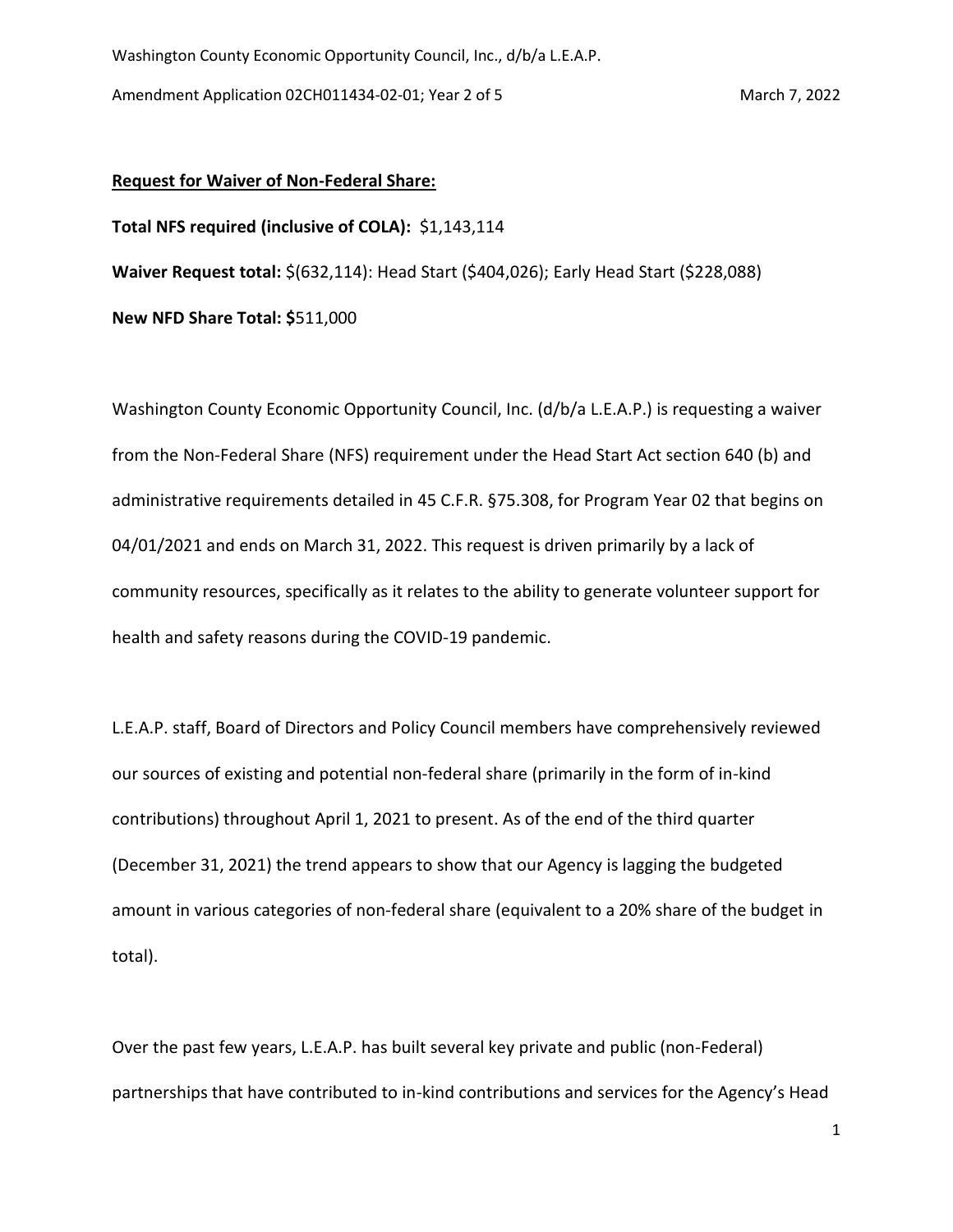Washington County Economic Opportunity Council, Inc., d/b/a L.E.A.P.

Amendment Application 02CH011434-02-01; Year 2 of 5 March 7, 2022 Start and Early Head Start programs. This includes but is not limited to sources of in-kind from Washington County, local school districts, private vendors, and individual volunteers (including parents) in ensuring a quality and successful program. The following information describes in detail the areas where a waiver is being requested as well as the efforts to ensure meeting the Agency's matching requirement in the future.

## **Requests for Non-Federal Share Wavier within the In-Kind Donation Categories: Volunteers, Professional Services, Supplies, Training and Marketing/Outreach**

Volunteer In-Kind: (\$310,000)

Professional Services In-Kind: (\$21,480)

Supplies In-Kind: (\$185,634)

Staff Training In-Kind: (\$7,500)

Marketing & Outreach In-Kind: (\$7,500)

To-date, the number of volunteers, program supplies and other professional services (marketing and staff training) that the Agency has been able to generate has lagged behind budgeted figures. The Agency sources volunteers primarily from three different groups for our program – Head Start and Early Head Start parents, Policy Council Members and Board Directors. Each type of volunteer activity is valued at a rate equivalent to a 'like' staff role, inclusive of fringe (as outlined in the Year 2 Budget Narrative). The parent volunteer activities were assumed to generate more than half of the budgeted volunteer time for the grant year, or \$200,000 of a \$340,000 total volunteer budget. This would be contributed in the form of both home-based and classroom-based parent support. However, due to guidance from the CDC,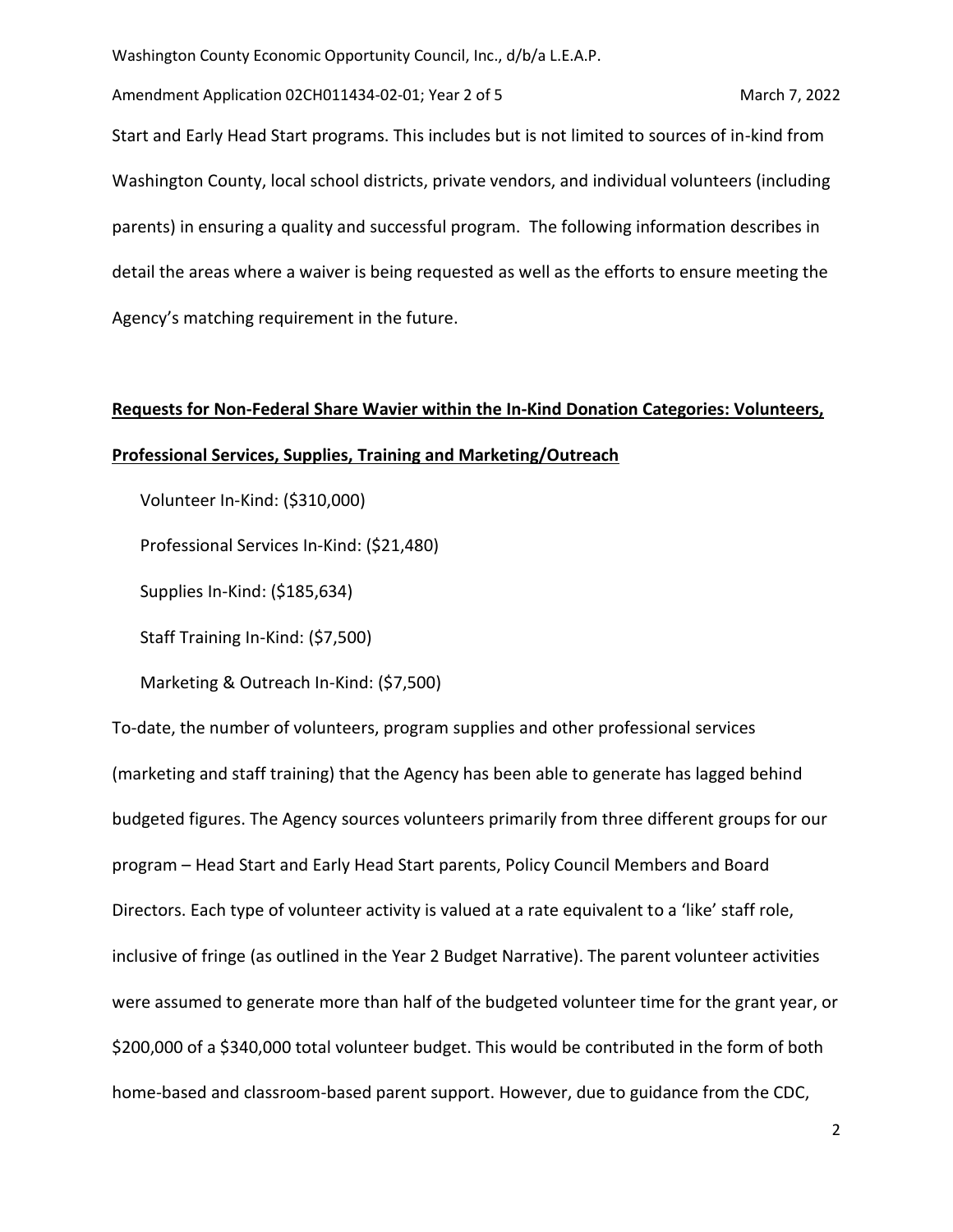Washington County Economic Opportunity Council, Inc., d/b/a L.E.A.P.

Amendment Application 02CH011434-02-01; Year 2 of 5 March 7, 2022

NYS Public Health and local health authorities during the COVID-19 pandemic, we have conducted much of the program year virtually. And during in-classroom programming, the number of individuals in the building has been limited to ensure the health, safety and wellbeing of both our staff and families. These restrictions have impacted our ability to source other forms of support in the form of professional services, marketing & outreach and onsite staff-trainings. Among many impacts on our program, the COVID-19 pandemic has significantly reduced the agency's ability to generate the needed in-kind to ensure adequate Non-Federal match against our Head Start grant funding.

## **Requests for Non-Federal Share Wavier within the In-Kind Donation Categories:**

## **Health & Disability In-Kind: (\$100,000)**

To-date, mental health services have been formally provided through a consultation agreement with the practice of Dr's. Osika & Scarano. Osika & Scarano provide a licensed staff consultant dedicated to Head Start and Early Head Start families. During the prior grant year, but postsubmission of the Year 2 (current) budget period, the practice notified the agency that they were no longer going to be able to provide in-kind support; instead, services would be billed at the practice's normal, non-adjusted rate. Due to the level of in-kind this practice had been offering the agency up to this point, this change has had a significant impact on overall Non-Federal share figures. The agency has agreed, as was described in the Year 2 Grant Application, to hire a Licensed Mental Health Counselor in place of the services provided by Osika & Scarno. As of this date, this role has not yet been hired or onboarded and we continue to pay for this service less any in-kind contribution or adjusted rate.